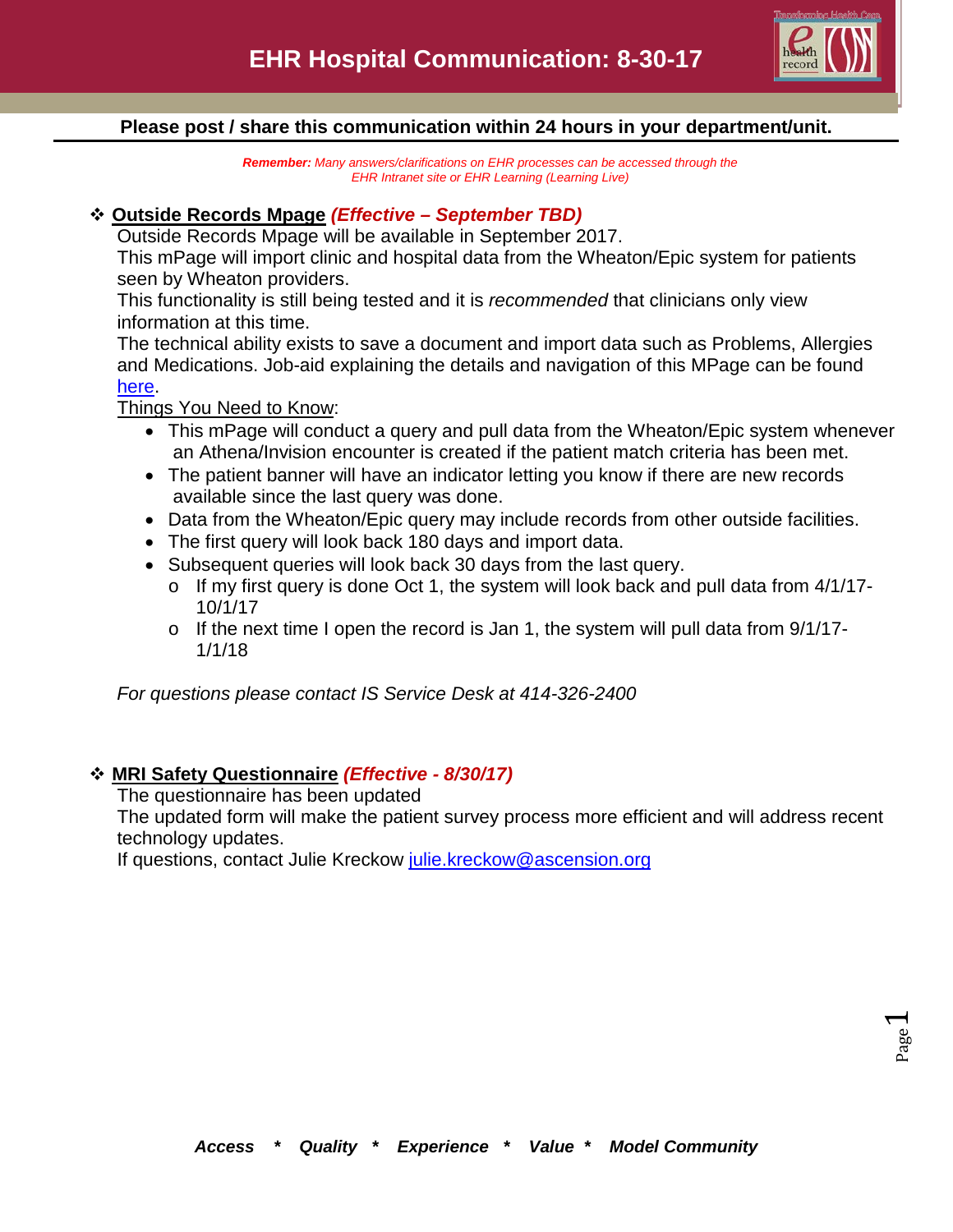

### **Updated Therapeutic Infusion Instructions To Meet TJC Requirments** *(Effective – 9/6/2017)*

Based on the TJC guidelines, therapeutic Infusion Instructions for all Titration Medication orders have been updated as per the following format:

- Initial Rate
- Titration Increment
- Titration Interval
- Max Rate
- Goal

In addition, for ease of ordering, most titratable infusions will have these parameters completed with default instructions. Default instructions were developed in cooperation with pharmacy and physician leaders. Ordering providers are always responsible for reviewing the infusion instructions and adjusting based on a patient's clinical situation.

If any the 5 elements are incomplete, the provider will need to be contacted for clarification.

Example:

| PDetails <b>Till Continuous Details G</b> Diagnoses                                                                                                                                                                                                            |                   | E Details for fentaNYL 2,500 mcg [12.5 mcg/hr] + Premix NS 250 mL |                    |                   |
|----------------------------------------------------------------------------------------------------------------------------------------------------------------------------------------------------------------------------------------------------------------|-------------------|-------------------------------------------------------------------|--------------------|-------------------|
| <b>Base Solution</b>                                                                                                                                                                                                                                           | <b>Bag Volume</b> | Rate                                                              | <b>Infuse Over</b> |                   |
| Premix NS                                                                                                                                                                                                                                                      | 250 mL            | 1.25 mL/hr                                                        | 200 hr             |                   |
| Additive                                                                                                                                                                                                                                                       | Additive Dose     | Normalized Rate                                                   | Delivers.          | <b>Occurrence</b> |
| » fentaNYL                                                                                                                                                                                                                                                     | 2,500 mcg         | $-12.5$ mcg/hr.                                                   |                    | Every Bag         |
|                                                                                                                                                                                                                                                                |                   | 铝                                                                 |                    |                   |
| <b>Total Bag Volume</b>                                                                                                                                                                                                                                        | 250 mL            |                                                                   |                    |                   |
| <b>Infusion instructions</b>                                                                                                                                                                                                                                   |                   |                                                                   |                    |                   |
| Initial Rate equivalent to Normalized Rate field above.<br>The following elements are required:<br>Titration Increment: 12.5 mcg/hr<br><b>Titration Interval: Q10 minutes</b><br>Max Rate: 200 mcg/hr<br>Goal: for RASS 0 to -1<br>*************************** |                   |                                                                   |                    |                   |

*For Question Contact John Canepa* at [John.Canepa@ascension.org](mailto:John.Canepa@ascension.org)